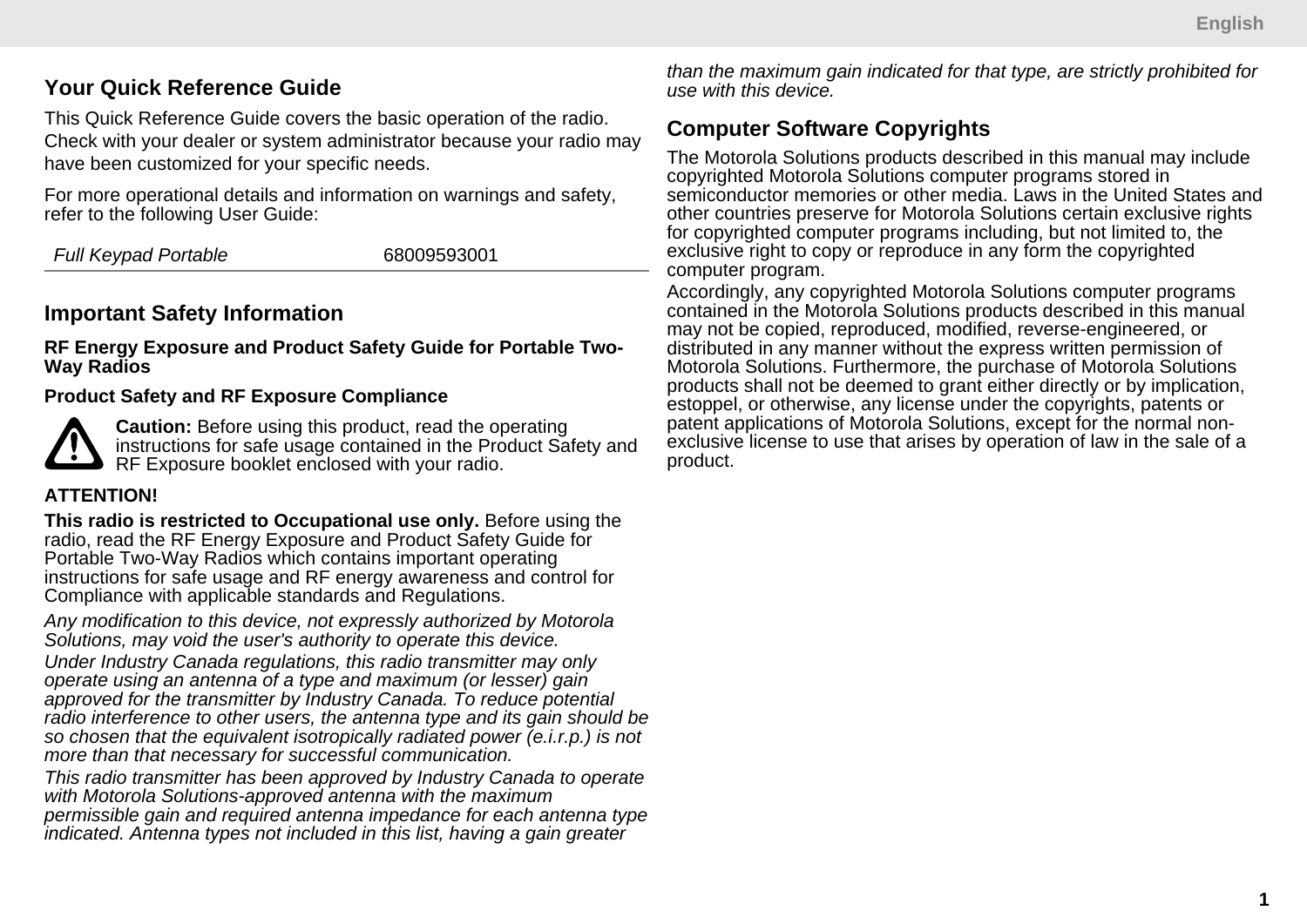## **Radio Control**



- **1** Channel Selector Knob
- **2** On/Off/Volume Control Knob
- **3** LED Indicator
- **4** Programmable Side Button 1
- **5** Push-to-Talk (PTT) Button
- **6** Programmable Side Button 2
- **7** Programmable Side Button 3
- **8** Programmable Front Button P1
- **9** Menu/OK Button
- **10**4-Way Navigation Button
- **11**Keypad
- **12**Back/Home Button
- **13**Programmable Front Button P2
- **14**Display
- **15**Microphone
- **16**Speaker
- **17**Universal Connector for Accessories **18**Programmable Emergency Button
- **19**Antenna

# **Attaching the Battery**

**Notice:** For optimal performance, charge a new battery 14 to 16 hours before initial use.

- **1** Align the battery with the rails on the back of the radio.
- **2** Slide the battery upwards until the latch snaps into place.
- **3** Lock the battery latch.

## **Attaching the Antenna**

**1** Turn off the radio.

**2** Set the antenna in the receptacle and turn clockwise.

# **Turning the Radio On and Off**

Rotate the **On/Off/Volume Control Knob** clockwise or counterclockwise until a click sounds.

### **Adjusting the Volume**

Rotate the **On/Off/Volume Control Knob** clockwise or counterclockwise.

## **LED Indicators**

### **Blinking Red**

Radio has failed the self-test upon powering up, has moved out of range if Auto-Range Transponder System is configured, has Mute mode enabled, is receiving an emergency transmission, is transmitting in low battery state, or is indicating a battery mismatch.

#### **Solid Green**

Radio is powering up, transmitting, or sending a Call Alert or an emergency transmission.

#### **Blinking Green**

Radio is receiving a call or data, detecting activity over the air, or retrieving Over-the-Air Programming transmissions.

### **Double Blinking Green**

Radio is receiving a privacy-enabled call or data.

#### **Solid Yellow**

Radio is monitoring a conventional channel.

#### **Blinking Yellow**

Radio is scanning for activity, has yet to respond to a Call Alert, or all Capacity Plus-Multi-Site channels are busy.

#### **Double Blinking Yellow**

Radio has Auto Roaming enabled, has yet to respond to a Group Call Alert, is actively searching for a new site, is not connected to the repeater while in Capacity Plus, is locked, or all Capacity Plus channels are busy.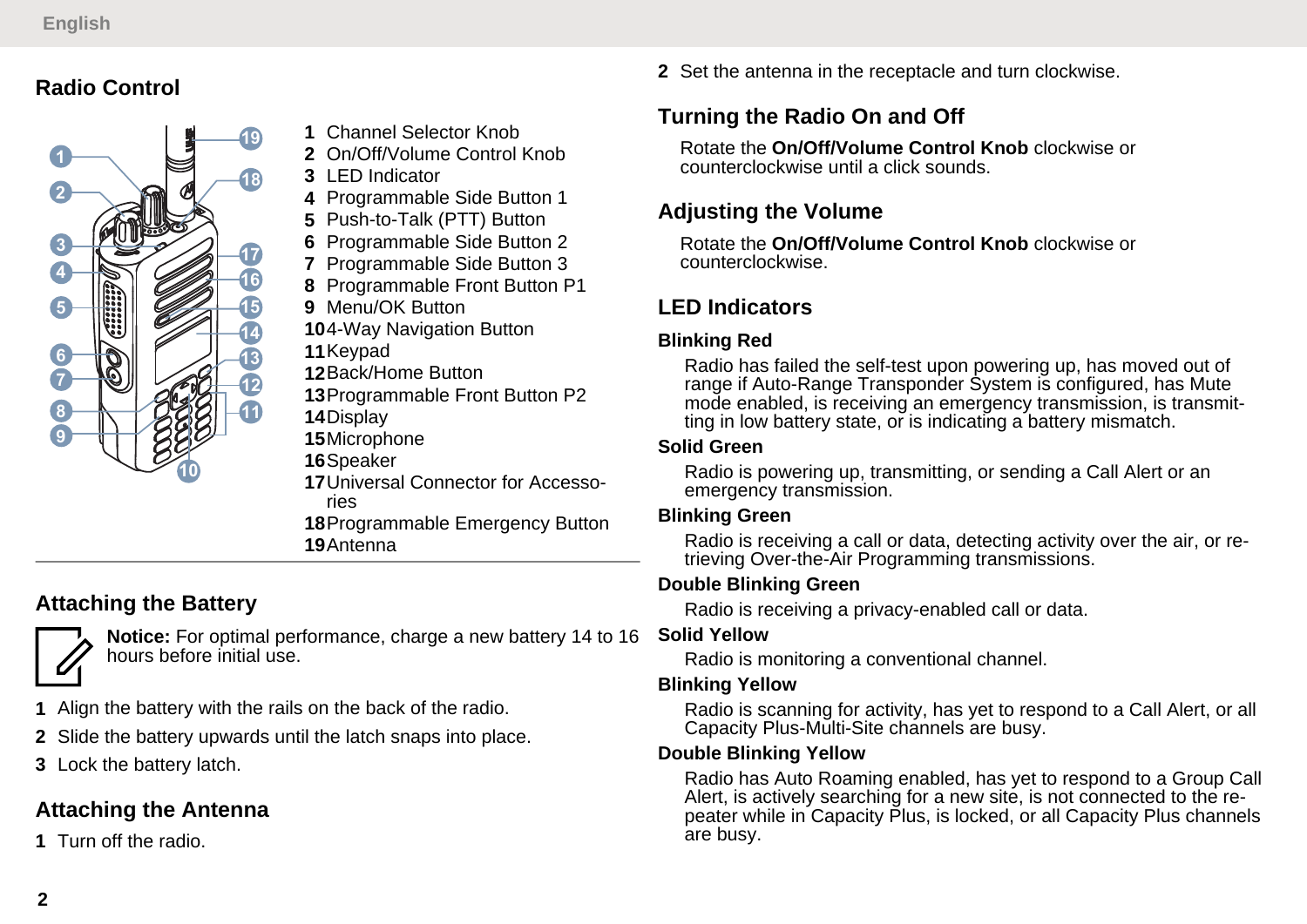| <b>Display Icons</b><br>The following icons appear on the status bar at the top of the radio<br>display. The icons are arranged left most in order of appearance or<br>usage, and are channel-specific. |                       | Unsecure |              |
|---------------------------------------------------------------------------------------------------------------------------------------------------------------------------------------------------------|-----------------------|----------|--------------|
|                                                                                                                                                                                                         |                       |          | Site Roaming |
|                                                                                                                                                                                                         | Emergency             | Ю        | Option Board |
| Ζ,                                                                                                                                                                                                      | Scan <sup>1</sup>     |          | Power Level  |
|                                                                                                                                                                                                         | High Volume Data      | or<br>H  |              |
|                                                                                                                                                                                                         | Mute Mode             |          | Sign In      |
| ×                                                                                                                                                                                                       | <b>Tones Disabled</b> | o.       | Sign Out     |
| Ξ                                                                                                                                                                                                       | Ring Only             |          |              |
|                                                                                                                                                                                                         | Notification          |          |              |
| œ.                                                                                                                                                                                                      | Secure                |          |              |

<sup>&</sup>lt;sup>1</sup> Not available for Capacity Max.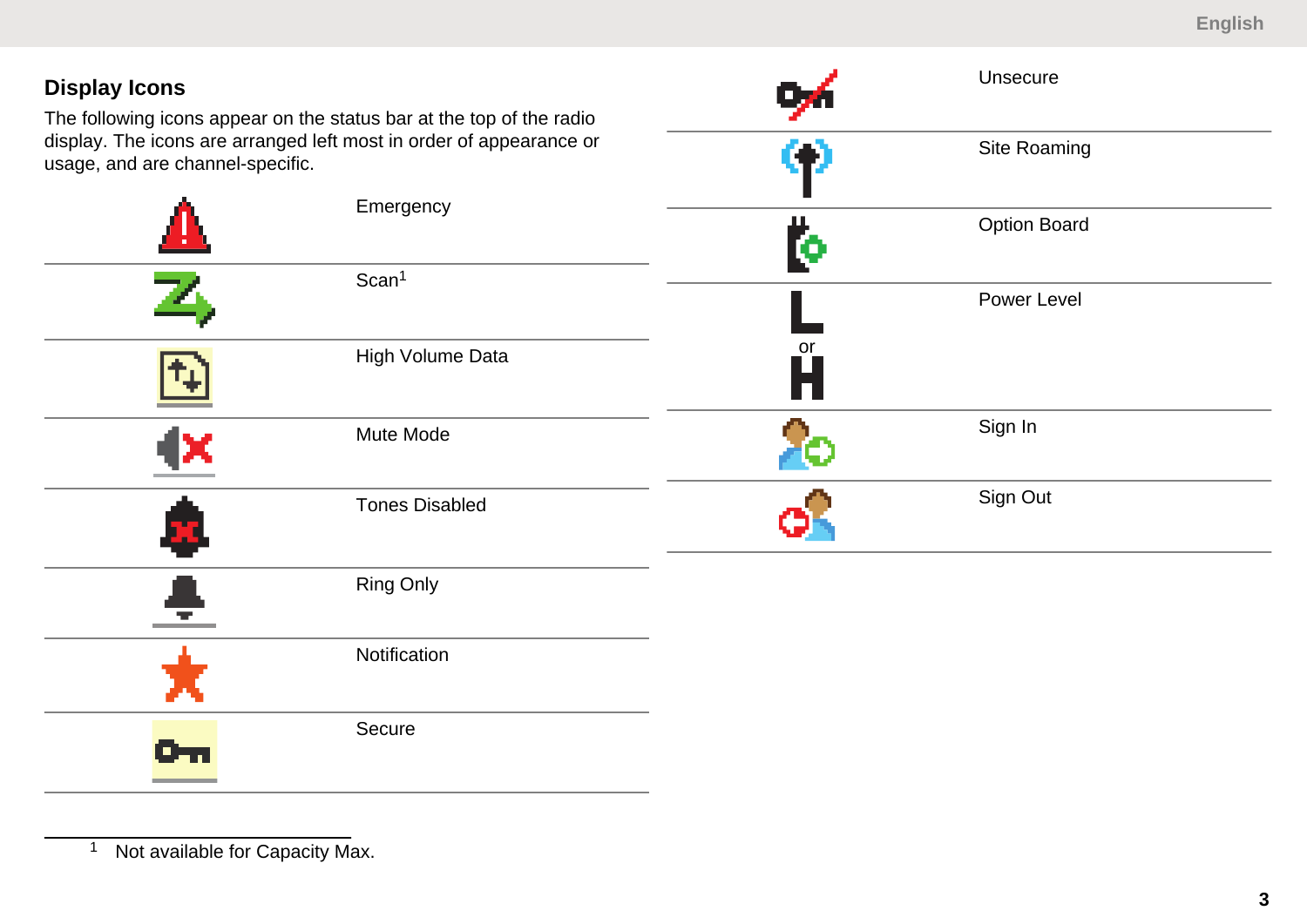### **Guide de référence rapide**

Ce guide de référence rapide décrit le fonctionnement de base de la radio. Vérifiez auprès de votre revendeur ou de l'administrateur de votre système si votre radio a été personnalisée pour répondre à vos besoins spécifiques.

Pour plus de détails sur le fonctionnement et d'information sur les avertissements et la sécurité, consultez le guide d'utilisation suivant :

*Radio portative à clavier complet* 68009593001

## **Consignes de sécurité importantes**

**Radios bidirectionnelles portatives : exposition aux radiofréquences et sécurité du produit**

**Sécurité du produit et respect des normes relatives à l'exposition aux radiofréquences**



**Mise en garde:** Avant d'utiliser ce produit, lisez les instructions de fonctionnement pour une utilisation sécuritaire figurant dans la brochure Normes de sécurité et exposition aux radiofréquences fournie avec votre radio.

### **ATTENTION!**

#### **Cette radio doit être utilisée à des fins professionnelles**

**uniquement.** Avant d'utiliser la radio, lisez le guide Radios bidirectionnelles portatives : exposition aux radiofréquences et sécurité du produit, qui contient d'importantes instructions de fonctionnement pour une utilisation sécuritaire et des informations sur l'exposition aux fréquences radioélectriques, dans le but d'assurer votre conformité aux normes et règlements en vigueur.

*Toute modification effectuée à cet appareil sans l'autorisation explicite de Motorola Solutions peut annuler l'autorisation d'utiliser cet appareil.*

*Selon la réglementation d'Industrie Canada, cet émetteur radio ne peut être utilisé qu'avec une antenne dont le type et le gain maximal (ou minimal) sont approuvés par Industrie Canada pour cet émetteur. Afin de limiter les interférences radio pour les autres utilisateurs, le type et le gain de l'antenne doivent être choisis de façon à ce que la puissance*

*isotrope rayonnée équivalente (P.I.R.E.) ne soit pas plus forte qu'il ne le faut pour établir la communication.*

*Cet émetteur radio a été approuvé par Industrie Canada pour utilisation avec une antenne approuvée par Motorola Solutions offrant le gain maximal autorisé et l'impédance requise pour le type d'antenne indiqué. Il est strictement interdit d'utiliser avec cet appareil tout type d'antenne ne figurant pas dans cette liste et présentant un gain supérieur au maximum indiqué pour le type.*

### **Droits d'auteur du logiciel**

Les produits Motorola Solutions décrits dans ce manuel peuvent inclure des logiciels Motorola Solutions protégés en vertu de la loi sur le droit d'auteur enregistrés dans des mémoires à semi-conducteurs ou dans d'autres supports. Les lois du Canada, des États-Unis et d'autres pays protègent, au nom de Motorola Solutions, certains droits exclusifs visant les logiciels, notamment les droits exclusifs de copie et de reproduction sous toute forme que ce soit des logiciels protégés par la loi sur le droit d'auteur.

Par conséquent, la loi sur le droit d'auteur protégeant tous les logiciels de Motorola Solutions inclus avec les produits de Motorola Solutions décrits dans ce manuel interdit toute copie, reproduction, modification, ingénierie à rebours ou distribution de ces logiciels sans l'autorisation écrite expresse de Motorola Solutions. De plus, l'achat de produits Motorola Solutions ne peut être considéré comme une transaction octroyant directement, par inférence, estoppel ou autrement une licence en vertu des droits d'auteur, des droits de brevets ou d'une demande de brevet de Motorola Solutions, à l'exception d'une licence d'utilisation normale et non exclusive prévue par la loi lors de la vente d'un produit.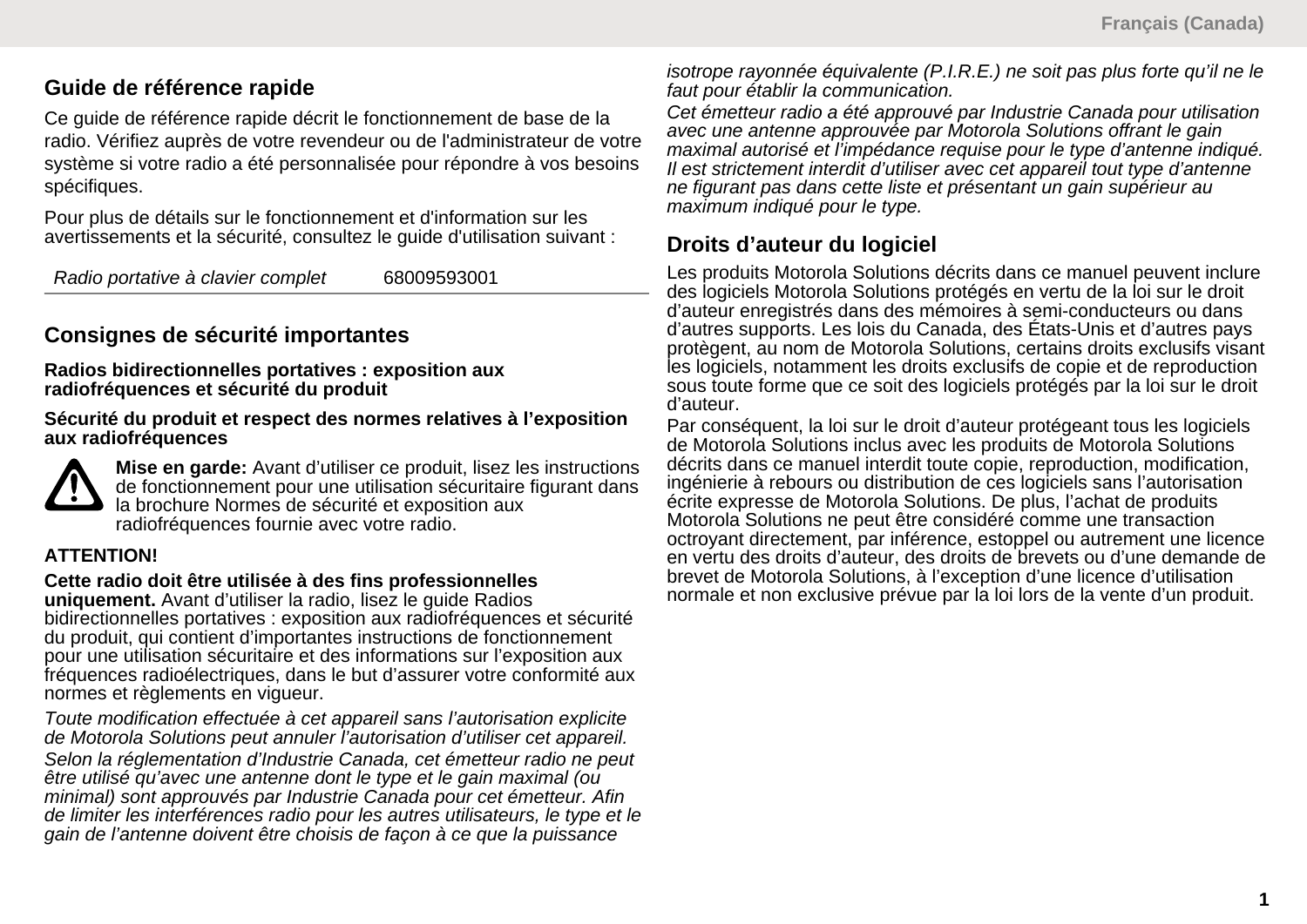## **Commandes de la radio**



- **1** Bouton sélecteur de canal
- **2** Bouton Marche/Arrêt/Volume
- **3** Voyant lumineux
- **4** Bouton latéral programmable 1
- **5** Bouton d'émission (PTT)
- **6** Bouton latéral programmable 2
- **7** Bouton latéral programmable 3
- **8** Bouton avant programmable P1
- **9** Touche Menu/OK
- **10**Bouton de navigation à quatre directions
- **11**Clavier
- **12**Touche Précédent/Accueil
- **13**Bouton avant programmable P2
- **14**Affichage
- **15**Microphone
- **16**Haut-parleur
- **17**Connecteur universel pour accessoires **18**Bouton d'urgence programmable
- **19**Antenne

# **Installation de la batterie**

**Avis:** Pour assurer un rendement optimal, chargez toute batterie neuve de 14 à 16 heures avant sa première utilisation.

- **1** Alignez la batterie sur les rainures situées au dos de la radio.
- **2** Faites la batterie vers le haut jusqu'à ce que le loquet s'enclenche.
- **3** Verrouillez le loquet de la batterie.

# **Installation de l'antenne**

- **1** Éteignez la radio.
- **2** Placez l'antenne dans son orifice en la tournant dans le sens horaire.

# **Mise sous tension et hors tension de la radio**

Tournez le **bouton Marche/Arrêt/Volume** dans le sens horaire ou antihoraire jusqu'à ce que vous entendiez un déclic.

### **Réglage du volume**

Tournez le bouton **Marche/Arrêt/Réglage du volume** dans le sens horaire ou antihoraire.

### **Voyants DEL**

#### **Rouge clignotant**

La radio n'a pas réussi l'auto-vérification à la mise sous tension, a quitté la zone de couverture si la radio est configurée avec le système ARTS (Auto-Range Transponder System), fonctionne en mode Muet, reçoit une émission d'urgence, émet alors que la batterie est faible ou indique une non-concordance de batterie.

#### **Vert continu**

La radio s'allume, émet, envoie une alerte d'appel ou effectue une émission d'urgence.

#### **Vert clignotant**

La radio reçoit un appel ou des données, détecte une activité de liaison radio ou récupère des émissions de programmation par liaison radio.

### **Vert à clignotement double**

La radio reçoit un appel ou des données cryptées.

### **Jaune fixe**

La radio surveille un canal classique.